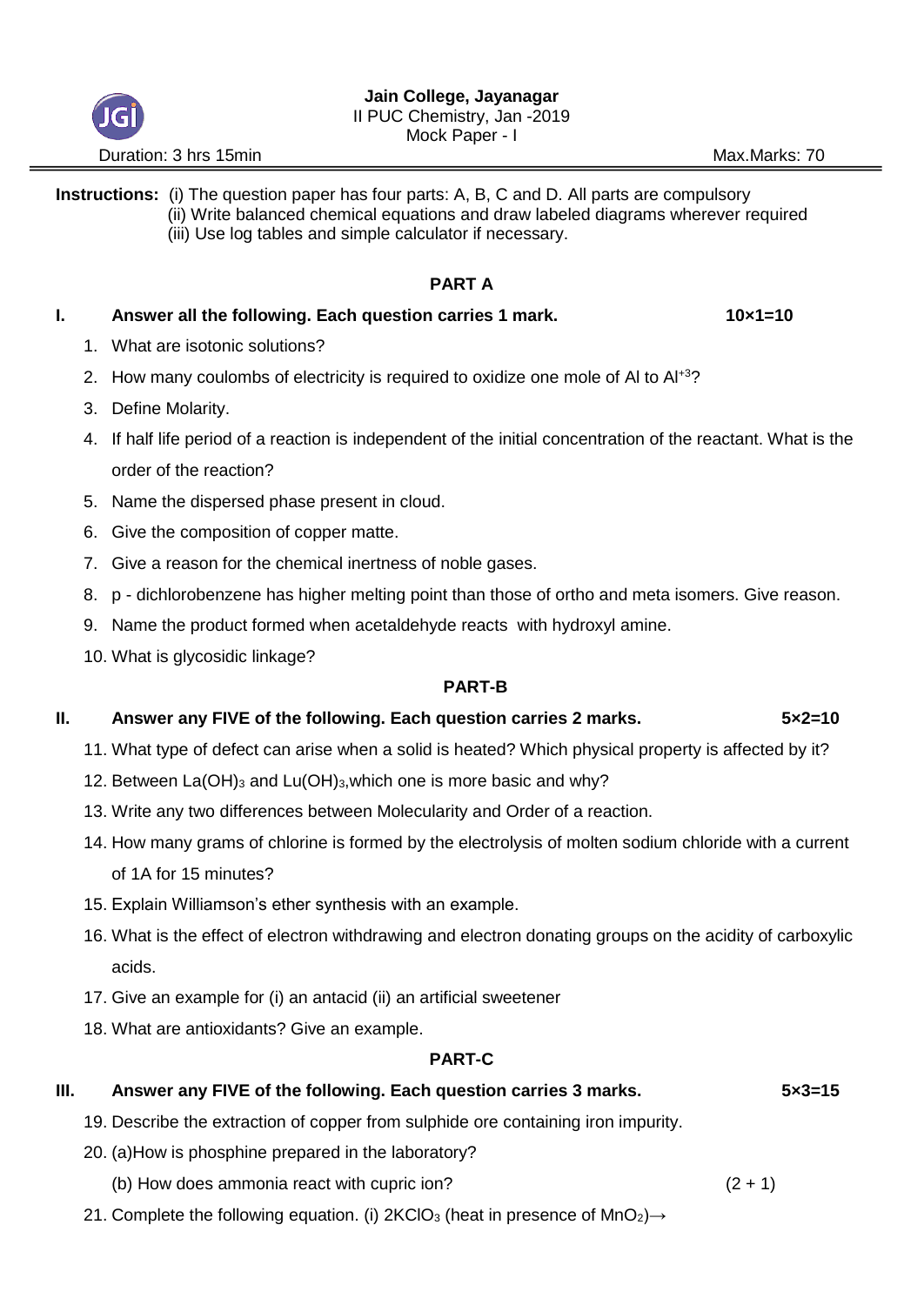|  | (ii) $SO_2 + Cl_2 \rightarrow$ (iii) $SO_3 + Conc. H_2SO_4 \rightarrow$ |
|--|-------------------------------------------------------------------------|
|--|-------------------------------------------------------------------------|

| 22. Name the product formed when excess of fluorine reacts with chlorine. Give the structures of |  |  |  |  |
|--------------------------------------------------------------------------------------------------|--|--|--|--|
| hypochlorous acid and chloric acid.                                                              |  |  |  |  |

23. (i) 3d series elements exhibits variable oxidation states. Why?

| ii) Calculate the magnetic moment of $Mn^{2}$ ( $Z = 25$ ). | $(2+1)$ |
|-------------------------------------------------------------|---------|
|-------------------------------------------------------------|---------|

- 24. (i) What are alloys? Give one of its characteristics (ii) Between  $\text{Ti}^{+2}$  and  $\text{V}^{+2}$ , which ion contains more number of unpaired electrons? (2+1)
- 25. Give the postulates of Werner's theory of coordination compounds.
- 26. (i) Explain ionization isomerism with an example.
	- (ii)What are homoleptic complexes? Give an example. (2+1)

#### **PART D**

### **IV.** Answer any THREE of the following. Each question carries 5 marks.  $3 \times 5 = 15$

- 27. (a) Calculate the number of particles in a FCC lattice.
	- (b) What is Schottky defect? How does it affect the density of solid?
	- (c) What is an interstitial defect?  $(2+2+1)$
- 28. (a) Calculate the mass of a non volatile solute [ molar mass is 40gmol-1 ] which should be dissolved in 114g octane to reduce its vapour pressure to 80%
	- (b) Give any two differences between a non ideal solution with a positive deviation and a negative deviation from Raoult's law. **[3 + 2]**
- 29. (a) Calculate the equilibrium constant for the reaction

 $Cu(s) + 2Ag^{(}) \rightarrow Cu^{+2}$  (aq) + 2Ag(s) :  $E_{cell}^{0} = 0.46V$ , 1F = 96500Cmol<sup>-1</sup>

- (b) Write the reaction occurring at cathode and anode in  $H_2-O_2$  fuel cell. **[3 + 2]**
- 30. (a) A first order reaction takes 40minutes for 30% decomposition. Calculate half-life period. (b)Show that half life period of a zero order reaction is directly proportional to the initial concentration of the reactant. **[3 + 2]**
- 31. (a) What are Emulsions? Give an example for O/W emulsion.
	- (b) What is shape selective catalysis? Give an example.
	- (c) State Hardy-Schulze rule. **[2 +**
	- **2 + 1]**

### **V. Answer any FOUR of the following. Each question carries 5 marks. 4×5=20**

32. (a) Primary alkyl halide  $C_4H_9Br(A)$  reacted with alcoholic KOH to give compound (B). The compound B is reacted with HBr to give C, which is an isomer of A. Give the structural formula of A and write the equations for all the reactions.

(b)Name the major product obtained when tertiary-butyl bromide is heated alcoholic KOH. Give the equation. **[3 + 2]**

- 33. (a) How do you convert propanone to tertiary-butyl alcohol. Write the chemical equation.
	- (b) How is phenol converted to picric acid? Give the equation. **[3 + 2]**